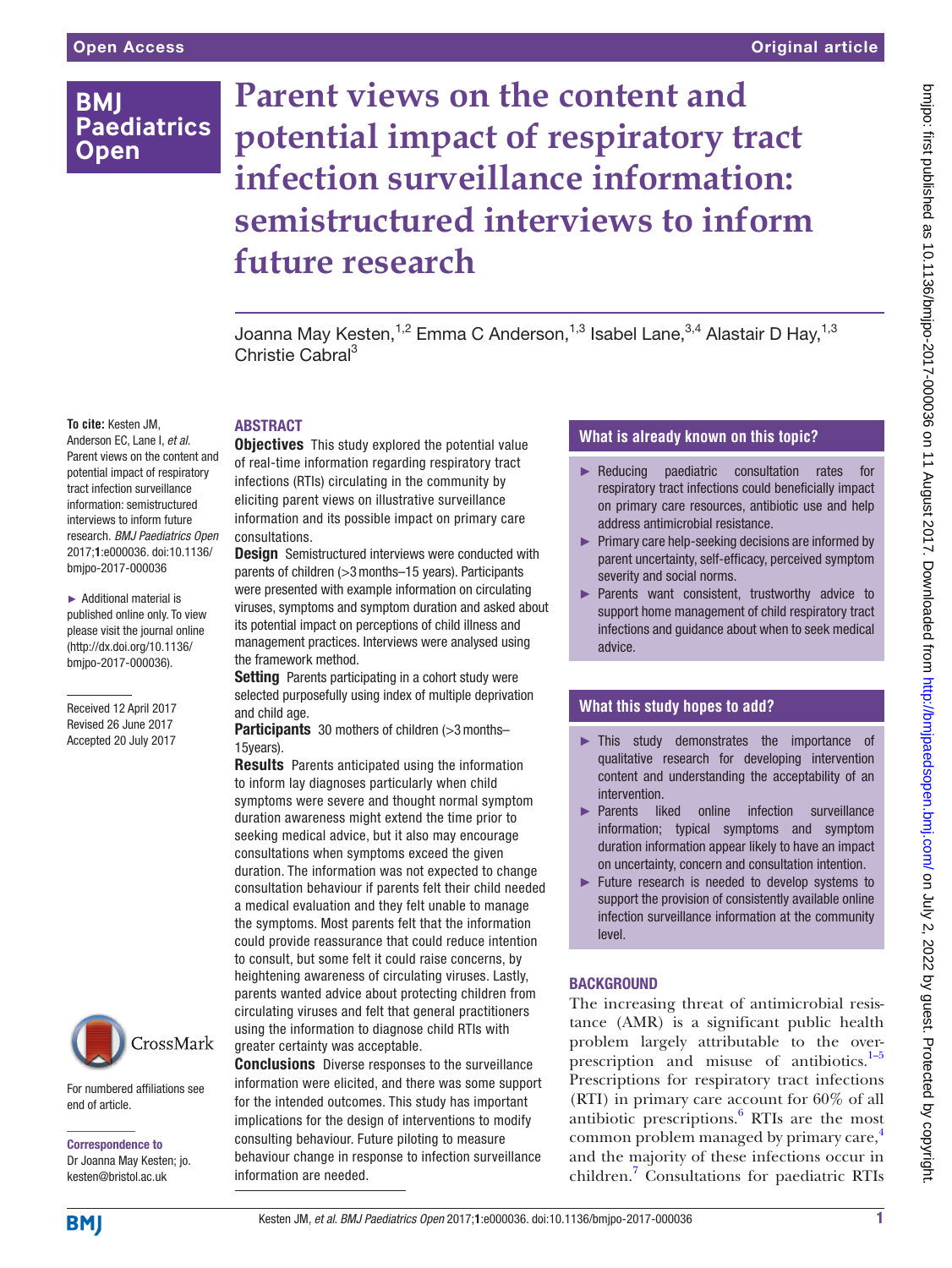have a significant cost burden<sup>68</sup> and often end with an antibiotic prescription despite no clinically significant impact on recovery time<sup>[9](#page-8-4)</sup> and infections being largely self-limiting. A small change in consultation rates for paediatric RTIs could have a significant impact on primary care resources, the use of antibiotics and help reduce the growing threat of AMR.

Several factors inform parent primary care help-seeking decisions.<sup>[10](#page-8-5)</sup> Parent uncertainty<sup>10</sup> and self-efficacy in distinguishing between serious and 'normal' self-limiting illness and in the ability to manage the illness at home influence help-seeking decision making.<sup>11</sup> Perceived severity is influenced by symptoms lasting longer than expected and impact on eating, drinking and sleeping. $\frac{11 \text{ } 12^{\degree}}{12}$  Social norms are also important<sup>13</sup>; consulting is perceived to be the safest course of action when there is uncertainty regarding symptom severity and seriousness.[13](#page-8-7) Consulting reduces parent uncertainty by providing a medical evaluation, reassuring parents that the illness is self-limiting and advising on appropriate treatment, symptom relief and ways to prevent future illness.<sup>11 12</sup> Parents want consistent, trustworthy advice to support home management of RTIs and help regarding when to seek medical advice.<sup>1011</sup> Currently, parents do not feel this type of support is available outside of a primary care consultation.<sup>1</sup>

Online resources could provide parent help-seeking support and could include community-based, real-time circulating RTI and symptom duration information. They could address some of the aforementioned factors. We hypothesised that online information about currently circulating viral illnesses, with symptom and home care advice, could decrease parental anxiety and encourage home management of RTIs, leading to reductions in primary care consultations. $14$  The Evaluation of Enhanced Paediatric Respiratory Infection Surveillance (EEPRIS) Study, $^{14}$  conducted by members of this team, has recently assessed the feasibility of collecting such community-based real-time syndromic and microbiological RTI surveillance data (unpublished). In addition to establishing the feasibility of collecting RTI surveillance information, and in preparation for intervention development, it is pertinent to use qualitative methods to understand the 'in-principle' acceptability of an interven-tion to the target group before progressing to trial.<sup>[15 16](#page-9-0)</sup> Sekhon and colleagues recently theorised the concept of acceptability as 'A multi-faceted construct that reflects the extent to which people delivering or receiving a healthcare intervention consider it to be appropriate, based on anticipated or experienced cognitive and emotional responses to the intervention' (p.  $4$ ).<sup>[17](#page-9-1)</sup> Understanding potential responses to new interventions is an important means of developing and enhancing intervention appropriateness, feasibility, influence and engagement.<sup>15 It</sup>

We therefore explored parent views on the content, and the potential impact on RTI management, of locally relevant, real-time infection surveillance and RTI information to inform the development of a future intervention.

## **METHODS**

Online infection surveillance information development Two examples of online infection surveillance information (figures [1 and 2](#page-2-0)) were developed with example viral RTI data. We opted to focus on viral RTIs since the evidence that these are associated with primary care RTI presentations is stronger than for bacterial infections.<sup>1819</sup> The information contained a brief introduction, three prevalent viruses, their symptoms and common clinical presentations $^{20}$  <sup>21</sup> and the number of days it takes for common viral symptoms to resolve in  $90\%$  of children.<sup>22</sup> Version 2 also contained a graph of positivity rates of commonly circulating viruses over time. $2<sup>3</sup>$  Members of the EEPRIS study team, including primary care clinicians (ADH and IL), contributed to the design of the information. Feedback from a patient and public involvement group of parents was used to further develop the information in advance of commencing interviews.

#### Study design and participant recruitment

Semistructured face-to-face interviews were conducted by JMK with parents participating in the EEPRIS study, which recruited children  $(≥3$  months–15 years) and their parents/carers via general practice surgeries in Bristol.<sup>14</sup> To achieve a sample with maximum variation in views, we used a purposeful sampling approach. All EEPRIS parents who provided written informed consent for an interview were eligible for inclusion. Parents were invited to participate using an emailed or mailed information sheet and were selected based on socioeconomic status (index of multiple deprivation (IMD) decile using home postcode) and age of child (<7 years or  $\geq$ 7 years) who had reported symptoms to the EEPRIS study.<sup>[14](#page-8-8)</sup> Three parents had not reported any symptoms to the EEPRIS study and were recruited to maximise diversity of the study. Parent gender was not a characteristic used to sample participants for interview. One father was invited to participate out of a potential 27 or 9% of the EEPRIS cohort.

If a potential participant did not respond to the invitation and follow-up telephone call or declined to participate, an invitation was sent to another parent with similar characteristics. Interviews were conducted at a convenient time for the parent and in their home and were audio recorded using an encrypted recording device, transcribed in full and verbatim, checked for accuracy and anonymised. Participants received a £5 shopping voucher as a thank you for their time. Interviews continued until theoretical saturation of key concepts had been reached and little new information emerged.<sup>[24](#page-9-6)</sup>

#### Interview process and topic guide

Parents were presented with both versions of the information on paper (figures [1 and 2](#page-2-0)) and were informed that parents and general practitioners (GPs) would be able to access it. Parents were asked to imagine how they might use the information if their child has the symptoms of a RTI (online [appendix A\)](https://dx.doi.org/10.1136/bmjpo-2017-000036). Using paper website 'prototypes' for this purpose has been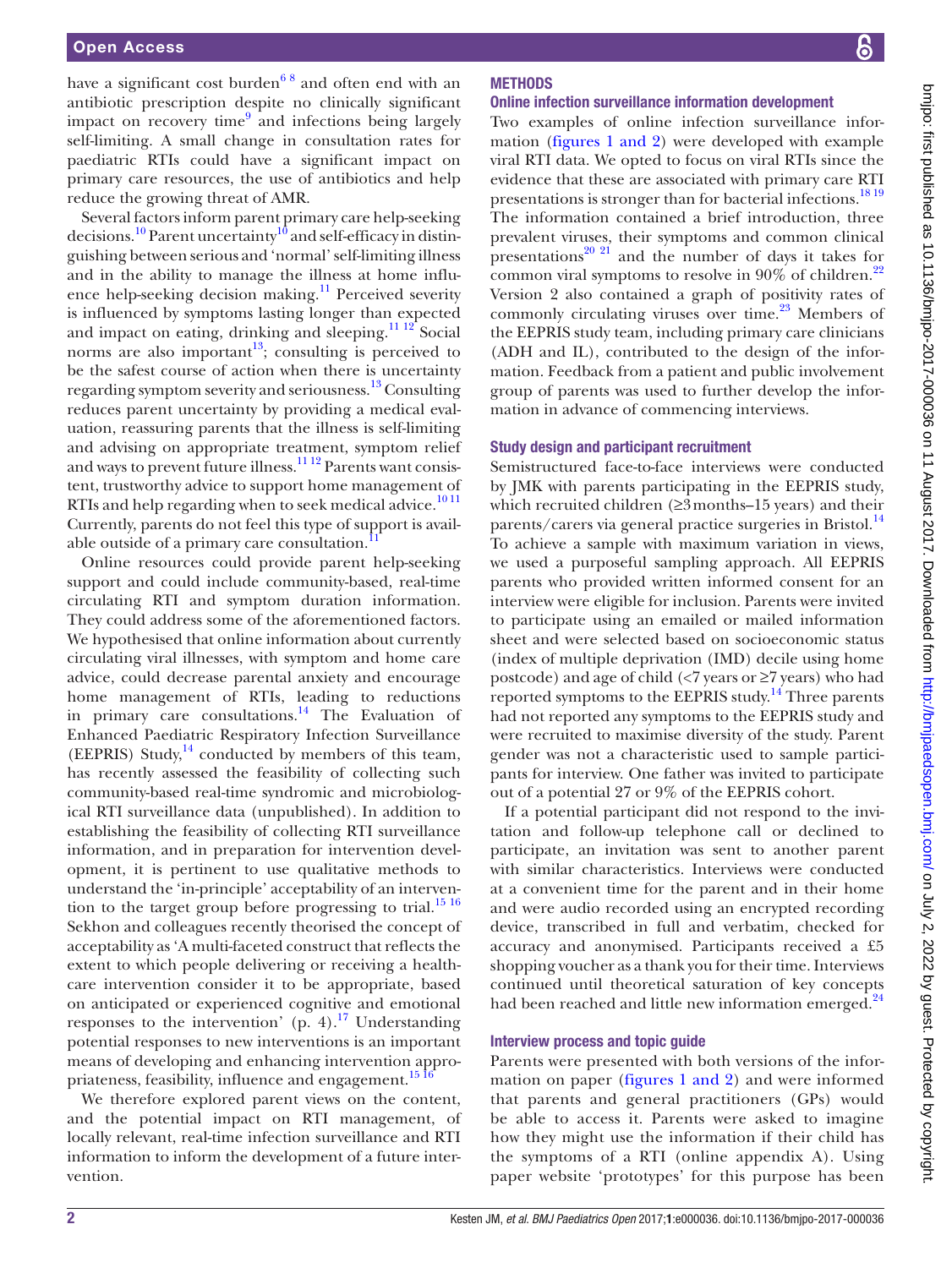What?

# **Local Bugs: Information For Parents**

Why?

The commonest respiratory viruses in your area this week

Knowing local bugs may help decide when you are able to care for your child at home

Symptoms associated with these infections and how long they last



<span id="page-2-0"></span>Figure 1 Online surveillance information version 1.

recommended previously.[16](#page-9-7) Parents were also presented with hard copies of screenshots of the 'Caring for Children with Coughs' website developed by researchers at the University of Bristol including members of the EEPRIS team. $25$  The aim of this website is to support parents to care for their child when they have a cough. It was explained that this type of information would accompany the surveillance information. Parents were not asked to comment on this information.

Interviews began by discussing the acceptability of the EEPRIS feasibility study (interview topics and findings to be reported separately). Parents were then asked to discuss their usual approach to RTI management (eg, factors influencing medical advice seeking) (not included in the current analysis) (online [appendix A](https://dx.doi.org/10.1136/bmjpo-2017-000036)). The interviews then explored the perceived value and impact of receiving the surveillance information including its usefulness and potential impact on perceptions of child illness and management practices such as intentions to consult. It is recommended that to increase the likelihood of effectiveness, interventions are developed using relevant theory.<sup>26</sup> The interview topic guide was informed by a hypothesised behaviour change pathway developed using the components of the Capability, Opportunity, Motivation, Behaviour (COM-B) model<sup>27</sup>: physical capability, psychological capability, social

opportunity, physical opportunity and motivation. The COM-B model was chosen for this purpose as it offers a systematic approach to considering key factors acting on the behaviour of interest, in this case visiting the GP for child RTI. Feedback on the content and presentation was also sought. The interview guides were applied flexibly to allow for emergent issues to be probed.

#### Analysis

Gale and colleagues' framework method, a type of thematic analysis, was used to analyse the data. $28$  This method was chosen because by condensing and summarising the data within a framework matrix, reflections on meaningful, pertinent themes as well as connecting or divergent perspectives were formed. Analysis began with a process of familiarisation with the transcripts during which initial impressions were noted. Two researchers independently assigned codes to the first three transcripts systematically line-by-line, which summarised and interpreted the data. Initial codes were discussed among the study team, iteratively refined and condensed into broader themes to produce an agreed coding framework that was applied to all subsequent transcripts. Throughout this coding, modifications were made to the framework in response to new emergent information. The coded data were then inserted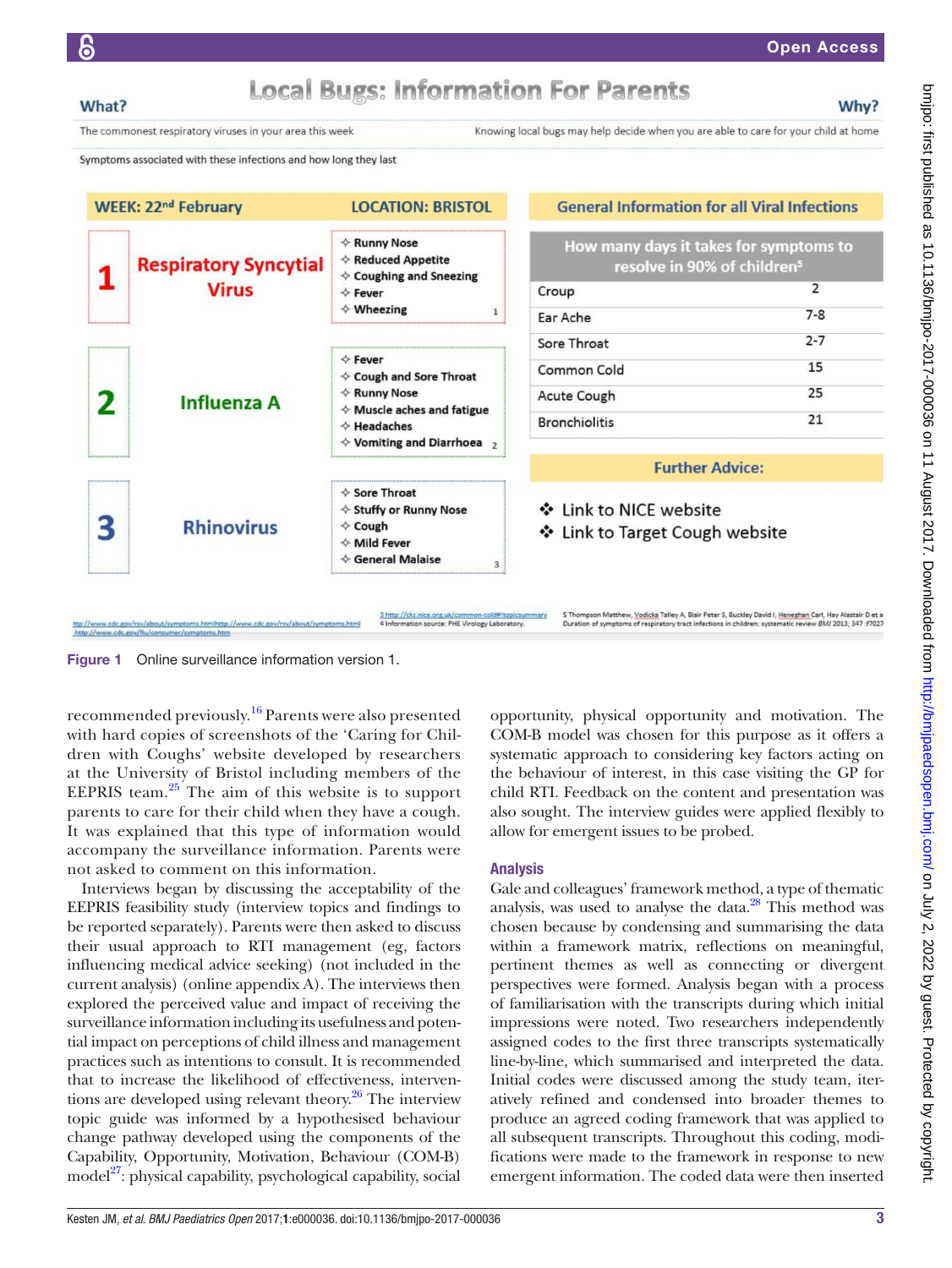

**Figure 2** Online surveillance information version 2.

into a framework matrix in QSR NVivo V.10, which charted the themes against each participant. Within the matrix, the meaning in the data was summarised.

#### **Ethics**

Ethical approval for this study was granted by the South West Frenchay Bristol Research Ethics Committee (reference: 15/SW/0264). Written informed consent was sought prior to interview.

#### **RESULTS**

Thirty mothers were interviewed out of 58 invited (52% recruitment rate) ([table](#page-3-0) 1). Only one parent actively refused to participate; the remaining parents did not respond to the invitation and could not be contacted by telephone. The interview length averaged 44.8min (range 31.3–64.4min).

#### Perceptions of online infection surveillance information Parents were interested in circulating virus symptoms and symptom duration

Most parents thought information on symptom duration and locally circulating viruses and their symptoms was useful for them. Interest in locally circulating viruses was described by one parent as stemming from parents'

'morbid fascination' with child illness. Few parents had been previously aware of expected symptom duration; indeed, some were surprised by how long symptoms last.

<span id="page-3-0"></span>

| Parent interview participant characteristics<br>Table 1                      |    |
|------------------------------------------------------------------------------|----|
| <b>Characteristics</b>                                                       | n  |
| Parent gender                                                                |    |
| Female                                                                       | 30 |
| Age of child used to select parent                                           |    |
| Preschool (<4 years)                                                         | 16 |
| Primary school (4–11 years)                                                  | 10 |
| Secondary school (>11 years)                                                 | 4  |
| Number of children per family                                                |    |
| 1                                                                            | 14 |
| $\overline{2}$                                                               | 15 |
| 3                                                                            | 1  |
| Index of multiple deprivation decile<br>$(1 = most$ deprived, $10 = least$ ) |    |
| $1 - 3$                                                                      | 8  |
| $4 - 6$                                                                      | 6  |
| $7 - 10$                                                                     | 16 |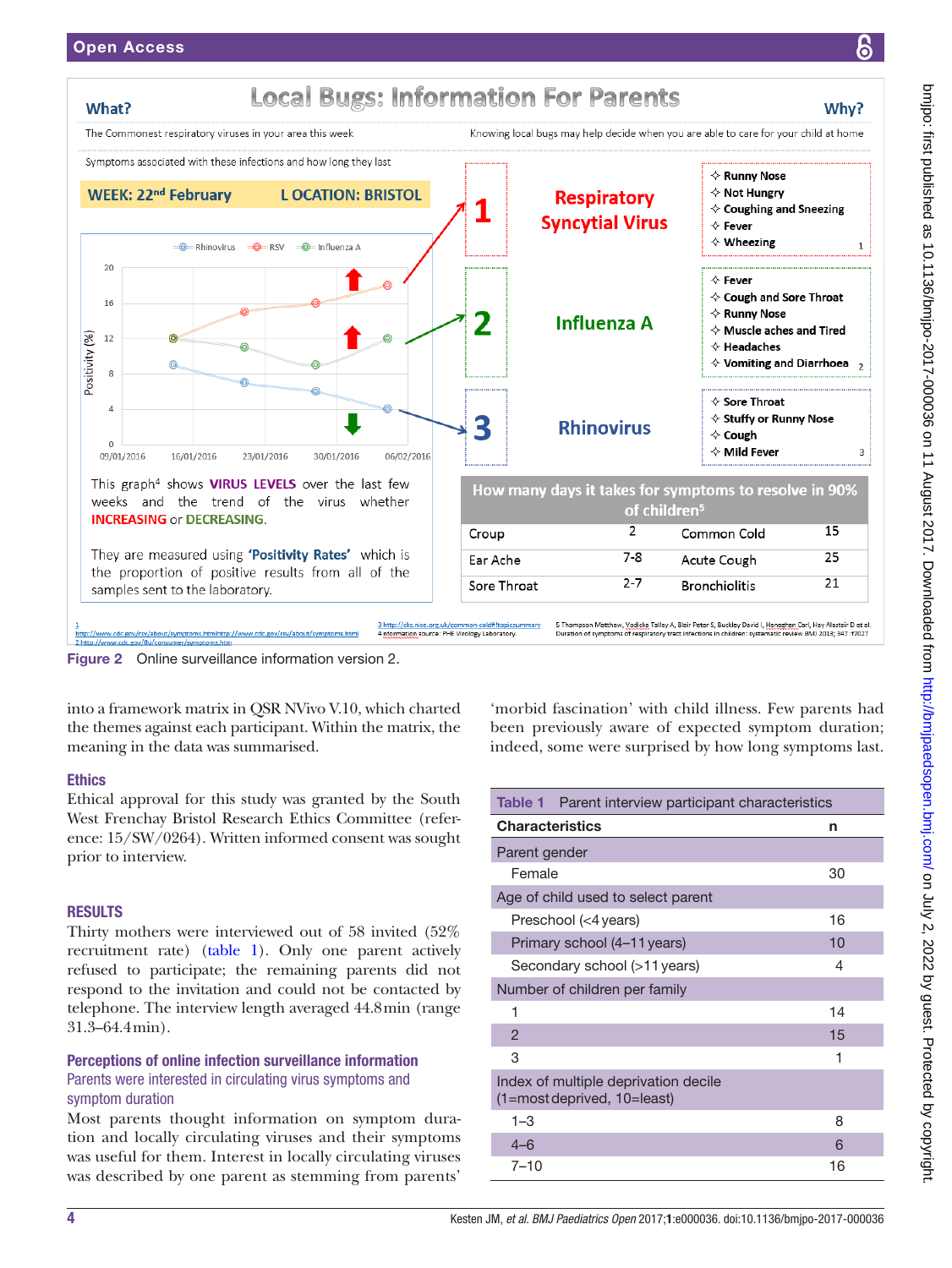In contrast, one parent felt that interpreting symptom duration information for multiple simultaneous symptoms was confusing, and another preferred not knowing what viruses her children may catch. A small number of parents commented that this information would be particularly relevant to first-time parents and parents of young children and, those with pre-existing immune system conditions.

*It would be really useful, I think, to know more about what viruses are circulating, so if that contributes towards that, that's great.* (Interview 22, IMD decile 8, child age 4 years 2 months)

*Maybe [for] a new mum you know or a mum to young children, I think that's handy.* (Interview 29, IMD decile 4, child age 13years 1month)

#### Likelihood of accessing online surveillance information

Most parents anticipated looking at the information if it was available. Roughly half of parents would not use the information if their child's symptoms were perceived to be mild (eg, symptoms of a common cold) but would consider using it for more severe symptoms, such as vomiting, diarrhoea and bronchitis, with prolonged symptom duration, impacting on the child's activities and/or are getting worse. Unlike mild symptoms, which parents felt confident managing, these symptoms were perceived to be more worrying for parents and were anticipated to be more likely to require information seeking to inform some form of action, for example, alleviating child symptoms or seeking medical advice. A couple of parents said they would not use the information daily, but one said they would check the website frequently to monitor changes. In contrast, one parent felt they did not need to access the information because they felt confident managing child illness, and a small number thought the information was interesting and they would look at it, but did not know how they would use it. A small number of parents said they would use the information in conjunction with the NHS Choices website. Information trustworthiness was viewed as important by a small number of parents.

*If one of them became more unwell than you know, just a bit of a runny nose, and had a bit of a temperature or was wheezing, headaches, vomiting, diarrhoea, some of the symptoms you've got in here, I might look here first.* (Interview 8, IMD decile 8, child age 3 years 4 months)

### Potential impact and usefulness of online infection surveillance information

Lay diagnosis and consulting Most parents anticipated using the information to inform a lay diagnosis by matching their child's symptoms to the circulating viruses. However, a small number of parents felt uncertain about diagnosing accurately from the current information. If a child's symptoms do

not match those listed for circulating viruses, again a small number of parents predicted feeling justified in consulting due to resulting increased concern.

*If something else is there for your child, there is something extra signs and symptoms is there, and then that can be a worry as well - what else is there? (…) 'Oh my God, am I needing to go to the GP and ask them what it is?' (…) Or must be the same virus, but your child just may affect a bit more - you don't know, do you, really?* (Interview 5, IMD decile 3, child age 3 years 10 months)

*All you're really doing is helping them mis-diagnose their child, I think, because it's not going to be 100% certain that even if she were to check all those, that it's definitely that, without her seeing a doctor.* (Interview 1, IMD decile 5, Child age 2 years 6 months)

#### Context-specific anticipated impact on management of child illness

Symptom duration information was anticipated to help parents feel more prepared to cope with child illness in the context of daily commitments (eg, work, childcare and school attendance). Awareness of symptom duration may also extend the time prior to seeking medical advice or prevent consultation; however, parents felt that if their child's symptoms exceeded the duration given in the online information, this may encourage consultation.

*Knowing how long the lifespan of it is is quite useful I think, sort of plan your life a bit then!* (Interview 19, IMD decile 9, child age 2 years 10 months)

*I wouldn't maybe go to the GP or I would wait longer unless you know because as I say I tend to worry after a long time so maybe it's not that but maybe I would give it a bit longer.* (Interview 13, IMD decile 6, child age 10 years 9 months)

If parents felt their child needed to be seen by a healthcare professional and they were concerned or felt unable to manage the symptoms at home, then this information was not expected to alter usual consultation behaviour. Indeed, several parents noted that the information did not advise how to care for children with a circulating virus.

*I don't know whether that is going to change my behaviour in taking them to the GP's if they are unwell and if I can't manage them.* (Interview 5, IMD decile 3, child age 3 years 10 months)

*It says here knowing local bugs may help decide you when you're able to care for your child at home, I don't know quite how that is the case in the sense that it tells you what something is, but that doesn't tell me how serious it is, or whether or not I need to go and see a doctor.* (Interview 9, IMD decile 7, child age 11 months)

#### Reassurance and concern

The majority of parents felt that awareness of circulating viruses could lead to reduced concern and increased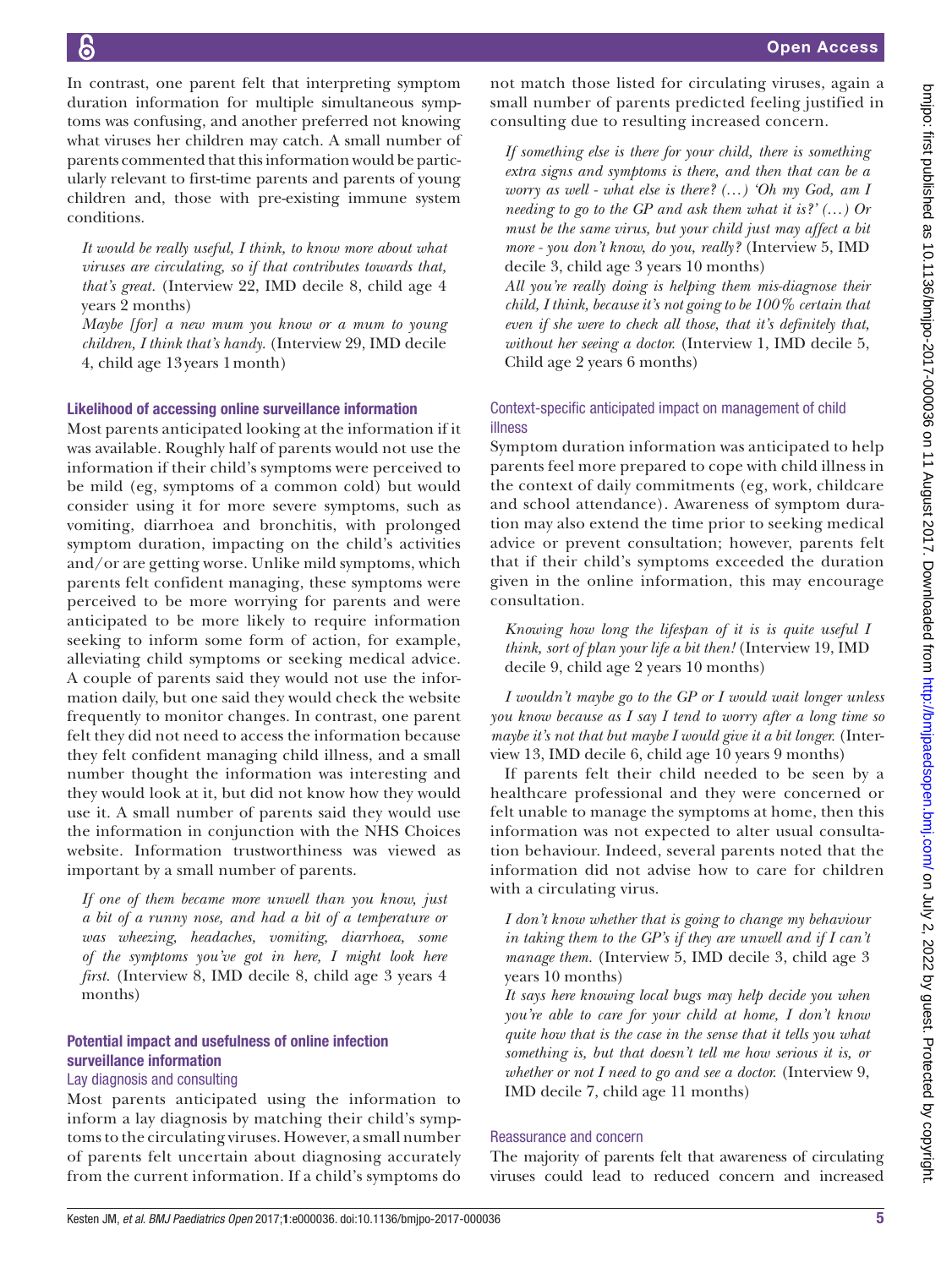reassurance by facilitating lay diagnosis. Parents anticipated that awareness of others experiencing similar symptoms would be reassuring. Knowing how long the symptoms are likely to last was believed to help parents perceive their child's symptom duration as normal. Some parents also commented that these factors could reassure parents that the decision *not* to consult was appropriate. Alternatively, some parents felt the information may not have any impact on their levels of concern.

*Re-assurance, okay it's not just us which I think is comforting in a weird kind of way.* (Interview 28, IMD decile 1, child age 1year 6 months)

Parents felt the information could also raise their concern, for example, where symptoms last longer than suggested by the symptom duration information and by heightening their awareness of circulating viruses that children *could* catch. The latter relates to parents' concerns about the threat posed by circulating viruses leading to a desire to protect children by limiting interactions with others. An additional source of concern for parents was the use of medical names (eg, *Rhinovirus* a*nd croup*) that were perceived as serious. The information may therefore encourage parents to label and perceive their child's symptoms as more serious than they would have otherwise. In contrast, two parents commented that the information does not provide an indication of symptom severity and that they would respond to the severity of their child's symptoms.

*I think it could have been actually a negative thing 'cause I think it's out of your control where your child goes and what they catch and are you just gonna be sitting there thinking 'oh my god! This is going around, don't let them out!'* (Interview 19, IMD decile 9, child age 2 years 10 months)

*You would be a lot more worried if you thought it was Bronchiolitis when you originally just thought it was a cold.* (Interview 23, IMD decile 8, child age 2 years 3 months)

#### Prevention of illness

Parents wanted to know how to protect their child from circulating viruses and anticipated increased vigilance and encouragement of hand hygiene and limiting interactions with others to prevent infection.

*We tell them you know, 'Be careful when you go to school. Wash your hands that way. Don't touch here and there. The tissues that you use, put them in the bin,' so they don't keep hold of it, and that kind of little everyday things you can tell the children, if you know that there is something going around.* (Interview 5, IMD decile 3, child age 3 years 10 months)

#### Acceptability of the use of online infection surveillance information in consultation

Parents approved of GPs using the information in part due to their common experience of online information

sharing during consultations. Parents felt the information could also help them identify the most important symptoms to report during consultations. GPs sharing this information within consultations were expected to reassure parents and support more accurate diagnosis. Indeed, some parents felt the information would be more useful for clinicians than parents. This may relate to the finding that a small number of parents did not know how they would use it.

*To know the things that it's important to mention to the GP as well if they've got a whole range of symptoms, obviously you want to try and go through all of them but knowing you know, what potentially is involved, what sets this illness apart or makes it different to something else.* (Interview 25, IMD decile 8, child age 1year 7 months)

*I think that's really useful, because for a GP, it must be difficult for them to make a diagnosis with anything like coughs and colds and this, that and the other, so I would have thought it's useful for them to have the information. (…) I think it would be, like, reassuring, I suppose, that they were able to use the information to make, probably, more of an accurate … not necessarily a diagnosis, but more of an accurate guess as to what it's likely to be.* (Interview 23, IMD decile 8, child age 2 years 3 months)

*I don't think we necessarily need - as parents or members of the community - we don't necessarily need to see all this detail…this is probably useful for you and GPs maybe but I think as a snapshot this is useful to know.* (Interview 10, IMD decile 4, child age 7 years 11 months)

#### Design feedback and improvements Information clear but too complex

Several parents perceived the design of the information positively, commenting that it was clearly presented. However, for a few parents, the information was too complex and difficult to interpret. For example, unfamiliar virus names (eg, Rhinovirus), positivity rates shown in the graph and ranking of the top three viruses were unclear. In addition, a few parents commented that the information should clarify whether children need to have all the listed symptoms to have the circulating virus or whether the same virus could present with fewer or different symptoms. Parents also felt that the information needed to be converted into lay language (eg, common name and description of circulating virus).

#### Interpreting viral infection information

Only a small number of parents understood that by identifying these infections as viral, the information was trying to convey the message that these infections do not require antibiotic treatment. Similarly, two parents wanted the information to state whether the circulating illnesses require antibiotics and one parent felt that improvements to the information were needed to help inform parents of the differences between viral and bacterial infections. One parent suggested that the information could be modified to highlight the symptoms of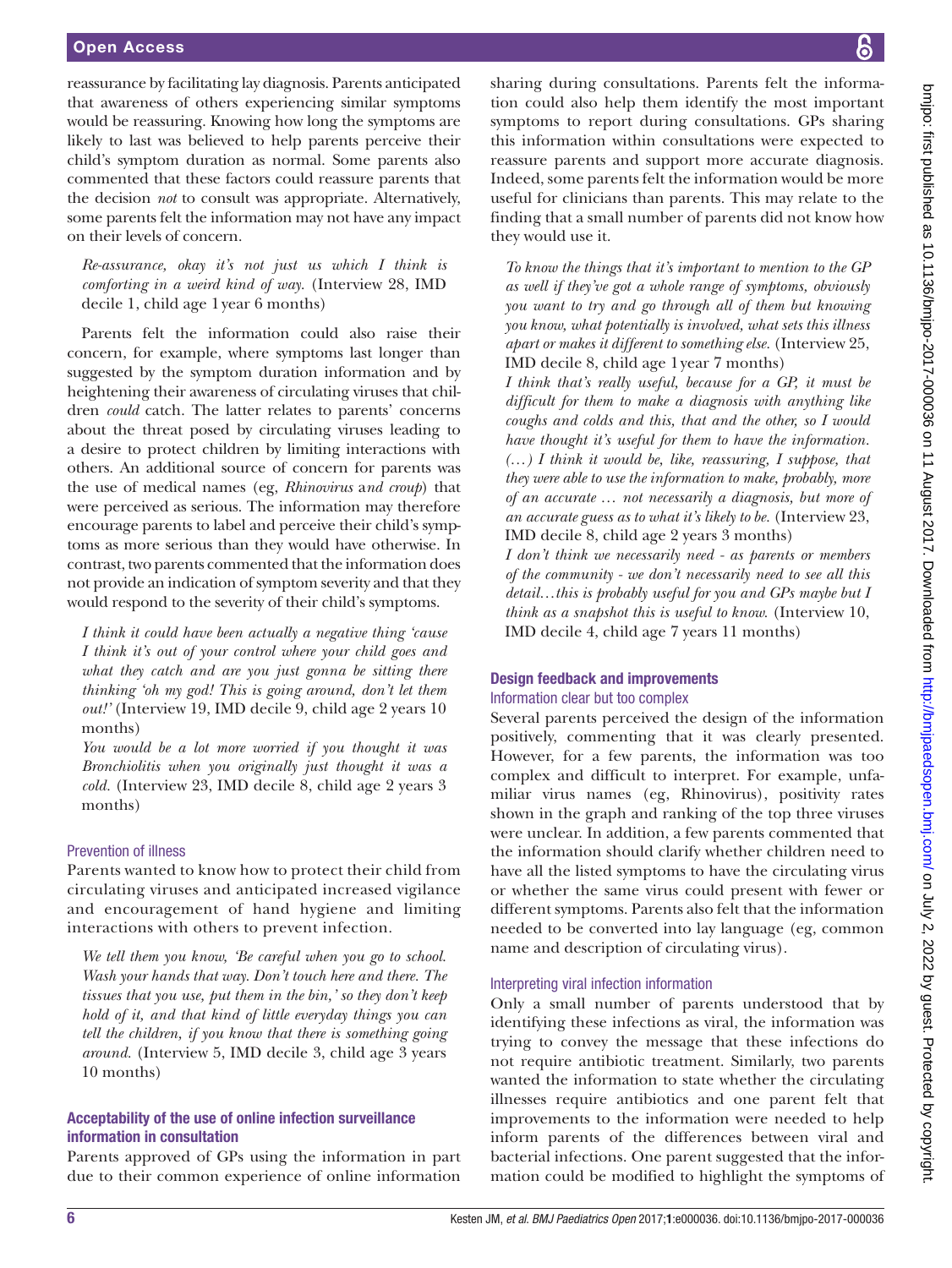bmipo: first published as 10.1136/bmipo-2017-000036 on 11 August 2017. Downloaded from http://bmipaedsopen.bmj.com/ on July 2, 2022 by guest. Protected by copyright on July 2, 2022 by guest. Protected by copyright. <http://bmjpaedsopen.bmj.com/> bmjpo: first published as 10.1136/bmjpo-2017-000036 on 11 August 2017. Downloaded from

bacterial infections to help parents deduce whether their child's symptoms are likely to be viral or not.

*I know these are all viruses so you can't do much about them in terms of medicines.* (Interview 13, IMD decile 6, child age 10 years 9 months)

*That might be helpful to say actually if there's none of these signs then it's probably a virus and we won't give you any treatment so that's just reassuring.* (Interview 24, IMD decile 8, child age 2 years 5 months)

#### Preference for information without the graph

The majority of parents preferred the information without the graph, which was described as confusing, complicated, requiring too much interpretation and risking misinterpretation. For some, the graph was more information than parents need because they are primarily concerned with the child's current symptoms rather than trends over time. A small number of parents noted that the information in the graph could be misinterpreted as representing all children in the area rather than a sample of unwell children. In contrast, some parents found a visual representation useful and a small number interpreted changes over time as an indication of how concerned they should be, stating that they need to be more aware of increasing positivity rates as their child may be more likely to catch these viruses.

*It does take you a while to understand what the graph is actually saying.* (Interview 12, IMD decile 7, child age 11 years 4 months)

*[The graph is] kind of handy actually because if you look at something like influenza A then you can see oh there is a bit of a rise locally, you have gotta be a bit more aware.* (Interview 18, IMD decile 8, child age 3 years 6 months)

#### Parents wanted information that was more relevant to their context and needs

Parents felt the information would feel more relevant if it was personalised to their local area (home postcode, school catchment area or north and south of the city), presented on a map, with child age and symptom checker technology.

Most parents also wanted the information to include specific advice on how to treat and manage the symptoms of the circulating viruses and when to consult.

*It would be more relevant if it was narrowed down around school.* (Interview 10, IMD decile 4, child age 7 years 11 months)

*I sort of felt like that (a map) might be a bit more visually accessible maybe than the graph.* (Interview 15, IMD decile 4, child age 3 years 0 months)

#### Accessing online surveillance information

Parents highlighted the importance of the information being easily accessible and well advertised, stressing that they would be unlikely to actively look for it. To promote the information, written and verbal channels of communication in healthcare, education and childcare settings, on the internet and mobile phone apps were suggested. Informal information sharing among parents was also reportedly common and could be encouraged.

#### **DISCUSSION** Principal findings

This study found that the proposal for online infection surveillance information was liked by parents, and they felt clinicians' use of the information during consultations would be acceptable. The views of the potential uses and impacts of the information were diverse and complex. While symptom information was felt likely to inform lay diagnosis of child symptoms by parents, there remained uncertainty about whether the diagnoses would be accurate and whether it would reassure or raise concern. Parents felt the symptom duration information had potential to extend the time prior to seeking medical advice or avoid consultation altogether by reassuring them that durations were normal. A few parents felt that simply knowing their child's symptoms matched those of a locally prevalent virus would be reassuring. However, some parents felt that the information may increase uncertainty, concern and consultation intention if the symptoms did not match the circulating RTIs, symptom duration exceeded the online information and/or parents felt the information was identifying illness that were potentially more serious (eg, *bronchiolitis*). In situations where parents felt their child needed to be seen by a healthcare professional and were concerned or felt unable to manage the symptoms at home the information was not expected to influence consulting decisions.

#### Strengths and limitations of the study

We achieved a diverse sample of mothers in relation to opinions, socioeconomic status and child age. The sample was limited to mothers; however, research has shown that they are more likely to take children to consultations than fathers[.29](#page-9-12) It should be noted that the EEPRIS cohort cannot be considered representative of all parents, parents had higher levels of educational attainment, resided in less deprived neighbourhoods and with younger children than the invited population (unpublished findings). Although the sampling approach for this qualitative study did not produce a similar number of responses across the categories of child age and deprivation, the sample closely reflects the EEPRIS cohort (unpublished findings). The recruitment rate for this study was high suggesting that the parents were interested in the topic and participation in the cohort study supported participation. Given the range of viewpoints, we expect our findings to be transferable beyond the EEPRIS cohort. Although the lead researcher (JMK) emphasised that she had not developed the information, there is the potential for response bias towards positive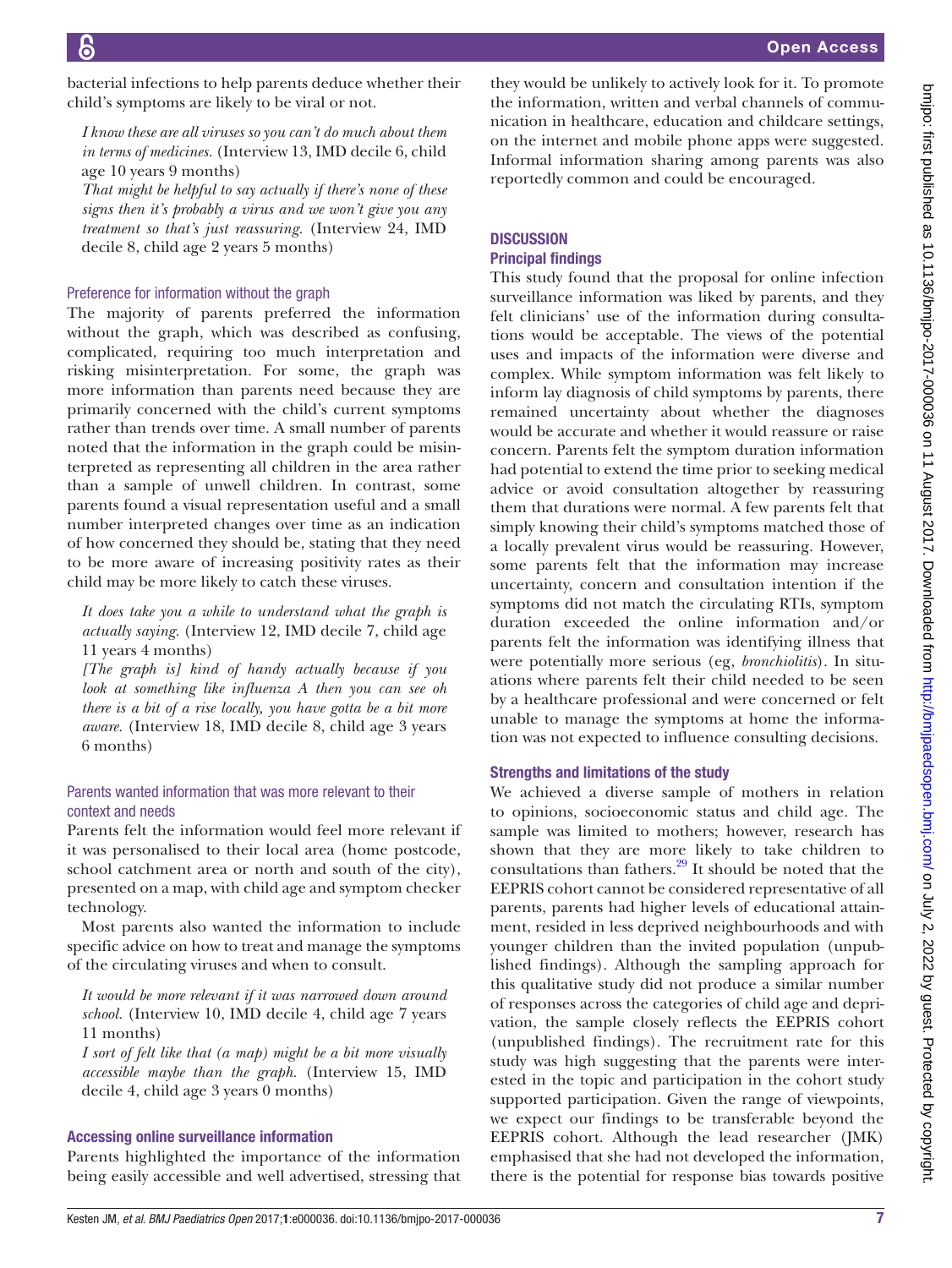feedback. It should also be stressed that we have elicited hypothetical responses to a potential intervention, which means future piloting to measure behaviour change is needed. In the next stage of the EEPRIS study, these findings will be used to develop a comprehensive logic model of the hypothesised intervention effects and behaviour change techniques. $30$  An online randomised experimental study will assess the efficacy of the next iteration of intervention material and the related behaviour change techniques. $30$  In the next iteration, the graph of positivity rates has been replaced by a map of the local area on which the prevalence of common viruses is visualised, specific self-care instructions relating to viral infections is provided and the distinction between viral and bacterial infections is described. Short and simple messages are used, and there is repetition of key points. Finally, the information highlights that it comes from a credible academic source and was cocreated with parents.

The novelty of the intervention is a strength, and the findings from this study have important implications for the design of interventions aiming to modify parental consulting behaviour.

#### Comparison with existing literature

In line with previous research, these findings suggest that online surveillance information may go some way to meeting parents' information needs.<sup>10 11</sup> The development of online, accessible $10$  information interventions is supported by previous research that demonstrates that parents use a variety of information and advice sources  $\frac{1}{2}$  including websites.<sup>[11](#page-8-6)</sup> Review evidence supports the provision of information on circulating viral illnesses rather than general information about antibiotic overuse and resistance.<sup>31</sup> Indeed, clinician diagnosis of a general 'virus' is viewed as 'unsatisfactory' by parents as it does not provide a specific diagnosis $^{10}$  and is seen as 'trivialising' parent concern<sup>12</sup>; supporting parents' to make a lay diagnosis may help address this issue.

Only a small number of parents understood that the information on viruses was attempting to convey the message that the infections do not require antibiotic treatment. The fact that few parents felt this information would influence their consulting decisions could mean that the information needs to state this more explicitly. Alternatively, it could mean that parent decisions to consult are driven by a range of factors, not just perceived need for antibiotics. Previous findings suggest that parents are driven to consult by a desire to remove potential health threats despite recognising that the risk of this threat is low.[13](#page-8-7) Kai and colleagues also found that parent beliefs about the use of antibiotics are informed by illness severity and impact on the child, not whether the illness is viral or bacterial. $^{10}$  $^{10}$  $^{10}$ 

The suggestion in this study that first-time parents or those with younger children may find online surveillance information more useful than more experienced parents is supported by previous qualitative work, which has shown that less experienced parents have difficulties

delineating between serious and minor coughs.<sup>11</sup> <sup>13</sup> Therefore, interventions like this may be most beneficial if targeted at first-time parents with young children.

The suggestion that some parents may use this information as part of their consultation decision-making process supports the findings of a systematic review that reported that interventions to influence consulting behaviour and antibiotic use for children with RTIs delivered prior to child illness compared with during consultations may be more effective. $31$  In turn, by supporting consultation decision making, parents may experience increased self-efficacy to manage child illness.

Given that prolonged symptom duration predicts consultation,[32](#page-9-15) influencing what is considered prolonged may influence consultation decision making. Previous experience of RTI management can also inform future management practice, either increasing or decreasing the likelihood of consultation intentions<sup>11 13 31</sup>; therefore, if symptom duration combined with surveillance information is able to extend time to consultation, or prevent consultations, then this may create a 'virtuous cycle' of reduced primary care attendance, reduced antibiotic use and reduced medicalisation of self-limiting illness.<sup>31</sup> For example, symptom resolution during this time could reduce future consultation frequency.

Parent responses indicated that management practices are informed by perceptions of the severity of their child's symptoms; however, the current examples of the surveillance information did not indicate the severity of circulating viral symptoms. Given that parent-rated illness severity is associated with self-reported consultation behaviour, $32-34$  additional information describing the (perceived) severity of circulating viral illness could help inform parents' management practices. This study found that online surveillance information is unlikely to override parent intentions to consult if they are uncertain about child illness. Thus, although the current findings demonstrate some support for reduced uncertainty surrounding symptom duration and lay diagnosis, it is unlikely to remove all uncertainty. This is positive as it suggests that the information may not prevent consultations when they are needed. The notion that infection surveillance information could increase parent concern about the threat of infection relates to social norms of depicting children as vulnerable and the parent's role in protecting children from harm.<sup>[13](#page-8-7)</sup>

In line with previous research, $10^{-11}$  we also found that parents wanted to know how to prevent RTIs and anticipated using the surveillance information to take preventative actions (eg, increased hand hygiene).

#### Recommendations for future intervention design

This project illustrates the importance of qualitative research for exploring the acceptability of an intervention and developing intervention content with the population of interest.<sup>1516</sup> As far as possible, lay language should be used and information should be presented clearly to minimise the amount of interpretation needed.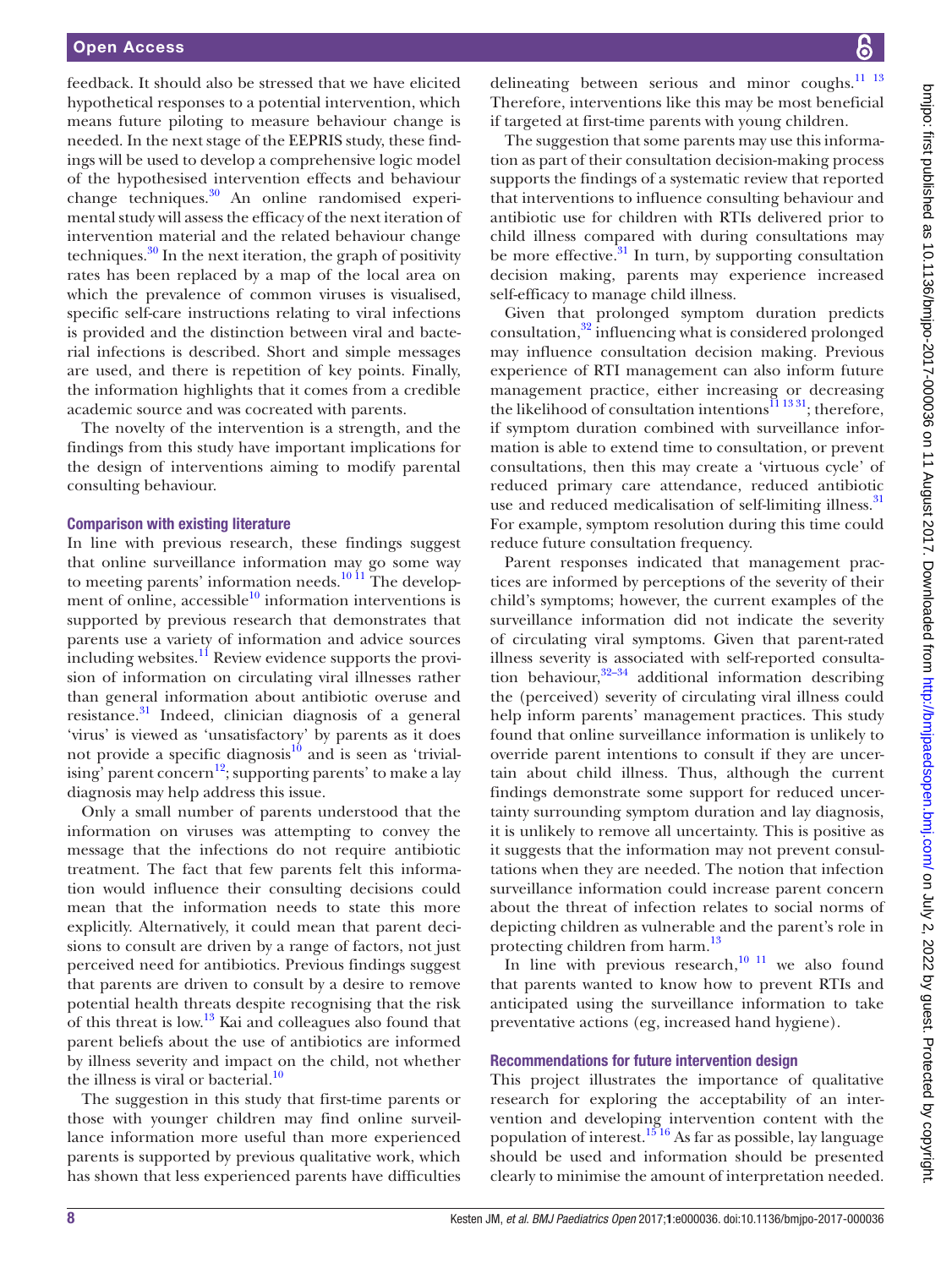Typical symptoms and symptom duration appear likely to have an impact on uncertainty, concern and consultation intention. Advice on how to treat and manage symptoms, when to consult and how to prevent infection is wanted by parents. It is important for interventions such as these to consider all causes of parent concern relating to RTI management and to consider factors leading to consultation and uncertainty about self-care at home.

Another important area for future research is to develop systems to support the provision of consistently available online infection surveillance information at the community level. The online infection information in this study was based on microbiological data only. Future work could explore the potential use of other data sources such as syndromic/consultation data from GP electronic health records, which could be combined with microbiological data. A key challenge will be ensuring outputs are: sufficiently sensitive (to the rapidly changing epidemiology of infectious diseases), precise (based on large enough data sets) and specific (relevant to that geographical area).

#### **CONCLUSION**

These findings indicate that online infection surveillance information and symptom duration information may be relevant to, and used by, parents. Diverse responses to the information were elicited, and there was some theoretical support for the intended outcome of reduced consultation intentions that in practice might lead to a change in consultation rates. For some parents, the information may reduce uncertainty and provide reassurance that could influence intentions to consult. Even small changes in consultation rates could have a significant impact on primary care resources and help reduce AMR.

#### Author affiliations

<sup>1</sup>The National Institute for Health Research Health Protection Research Unit in Evaluation of Interventions, School of Social and Community Medicine, University of Bristol, Bristol, UK

<sup>2</sup>The National Institute for Health Research Collaboration for Leadership in Applied Health Research and Care West (NIHR CLAHRC West) at University Hospitals Bristol NHS Foundation Trust, Bristol, UK

<sup>3</sup> Centre for Academic Primary Care, School of Social and Community Medicine, University of Bristol, Bristol, UK

<sup>4</sup>NIHR School for Primary Care Research, School of Social and Community Medicine, University of Bristol, Bristol, UK

Acknowledgements We would like to thank Penny Seume for providing lone worker support during data collection.

Contributors JMK led this qualitative study by developing the study protocol including the topic guides, conducting the interviews, analysing the data and drafting the manuscript. ADH is the principal investigator of the EEPRIS Study and conceived of both the EEPRIS study and the infection surveillance intervention. ADH acted as advisor regarding the intervention and primary care aspects of the research. CC supervised this qualitative study. IL led the development of the example online infection surveillance information in collaboration with all coauthors. CC and ECA supported data collection and analysis. ECA supported the sampling of parents from the EEPRIS database and organised the PPI group. All authors contributed to writing the manuscript and read and approved the final manuscript.

Funding This research was partly funded by the NIHR Health Protection Research Unit in Evaluation of Interventions at University of Bristol in partnership with Public Health England. The views expressed are those of the author(s) and not necessarily those of the NHS, the NIHR, the Department of Health or Public Health England. JMK is partly funded by National Institute for Health Research (NIHR) Health Protection Research Unit in Evaluation of Interventions and NIHR Collaboration for Leadership in Applied Health Research and Care West (CLAHRC West) at University Hospitals Bristol NHS Foundation Trust. AH is funded by NIHR Research Professorship (NIHR6RP6026126012).

Competing interests None declared.

Ethics approval South West Frenchay Bristol Research Ethics Committee (reference: 15/SW/0264).

Provenance and peer review Not commissioned; externally peer reviewed.

Data sharing statement The datasets used and/or analysed during the current study are available from Professor Alastair Hay on reasonable request.

Open Access This is an Open Access article distributed in accordance with the terms of the Creative Commons Attribution (CC BY 4.0) license, which permits others to distribute, remix, adapt and build upon this work, for commercial use, provided the original work is properly cited. See: [http://creativecommons.org/](http://creativecommons.org/licenses/by/4.0/) [licenses/by/4.0/](http://creativecommons.org/licenses/by/4.0/)

© Article author(s) (or their employer(s) unless otherwise stated in the text of the article) 2017. All rights reserved. No commercial use is permitted unless otherwise expressly granted.

#### **REFERENCES**

- <span id="page-8-0"></span>1. O'Neil J. Review on Antimicrobial Resistance. Antimicrobial Resistance: Tackling a Crisis for the Health and Wealth of Nations. Book Review on Antimicrobial Resistance. Antimicrobial Resistance: Tackling a Crisis for the Health and Wealth of Nations, 2014.
- 2. Davies S Annual Report of the Chief Medical Officer, Volume Two, 2011, Infections and the rise of antimicrobial resistance. n Book Annual Report of the Chief Medical Officer, Volume Two, 2011, Infections and the rise of antimicrobial resistance , 2013.
- 3. Goossens H. Antibiotic consumption and link to resistance. *[Clin](http://dx.doi.org/10.1111/j.1469-0691.2009.02725.x)  [Microbiol Infect](http://dx.doi.org/10.1111/j.1469-0691.2009.02725.x)* 2009;15(Supplement 3):12–15.
- <span id="page-8-2"></span>4. Goossens H, Ferech M, Vander Stichele R, *et al*. ESAC Project Group. Outpatient antibiotic use in Europe and association with resistance: a cross-national database study. *[Lancet](http://dx.doi.org/10.1016/S0140-6736(05)70799-6)* 2005;365:579–87.
- 5. Costelloe C, Metcalfe C, Lovering A, *et al*. Effect of antibiotic prescribing in primary care on antimicrobial resistance in individual patients: systematic review and meta-analysis. *[BMJ](http://dx.doi.org/10.1136/bmj.c2096)* 2010;340:c2096.
- <span id="page-8-1"></span>6. NICE. Respiratory tract infections (self-limiting): prescribing antibiotics. [https://www.nice.org.uk/guidance/cg69.](https://www.nice.org.uk/guidance/cg69)
- <span id="page-8-3"></span>7. Grüber C, Keil T, Kulig M, *et al*. MAS-90 Study Group. History of respiratory infections in the first 12 yr among children from a birth cohort. *[Pediatr Allergy Immunol](http://dx.doi.org/10.1111/j.1399-3038.2007.00688.x)* 2008;19:505–12.
- 8. Hollinghurst S, Gorst C, Fahey T, *et al*. Measuring the financial burden of acute cough in pre-school children: a cost of illness study. *[BMC Fam Pract](http://dx.doi.org/10.1186/1471-2296-9-10)* 2008;9:10.
- <span id="page-8-4"></span>9. Butler CC, Hood K, Verheij T, *et al*. Variation in antibiotic prescribing and its impact on recovery in patients with acute cough in primary care: prospective study in 13 countries. *[BMJ](http://dx.doi.org/10.1136/bmj.b2242)* 2009;338:b2242.
- <span id="page-8-5"></span>10. Kai J. Parents' difficulties and information needs in coping with acute illness in preschool children: a qualitative study. *[BMJ](http://dx.doi.org/10.1136/bmj.313.7063.987)* 1996;313:987–90.
- <span id="page-8-6"></span>11. Ingram J, Cabral C, Hay AD, *et al*. TARGET team. Parents' information needs, self-efficacy and influences on consulting for childhood respiratory tract infections: a qualitative study. *[BMC Fam](http://dx.doi.org/10.1186/1471-2296-14-106)  [Pract](http://dx.doi.org/10.1186/1471-2296-14-106)* 2013;14:106.
- <span id="page-8-9"></span>12. Cabral C, Ingram J, Hay AD, *et al*. TARGET team. "They just say everything's a virus"--parent's judgment of the credibility of clinician communication in primary care consultations for respiratory tract infections in children: a qualitative study. *[Patient Educ Couns](http://dx.doi.org/10.1016/j.pec.2014.01.010)* 2014;95:248–53.
- <span id="page-8-7"></span>13. Cabral C, Lucas PJ, Ingram J, *et al*. "It's safer to …" parent consulting and clinician antibiotic prescribing decisions for children with respiratory tract infections: An analysis across four qualitative studies. *[Soc Sci Med](http://dx.doi.org/10.1016/j.socscimed.2015.05.027)* 2015;136-137:156–64. (1982).
- <span id="page-8-8"></span>14. Anderson EC, Ingle SM, Muir P, *et al*. Community paediatric respiratory infection surveillance study protocol: a feasibility, prospective inception cohort study. *[BMJ Open](http://dx.doi.org/10.1136/bmjopen-2016-013017)* 2016;6:6:e013017.